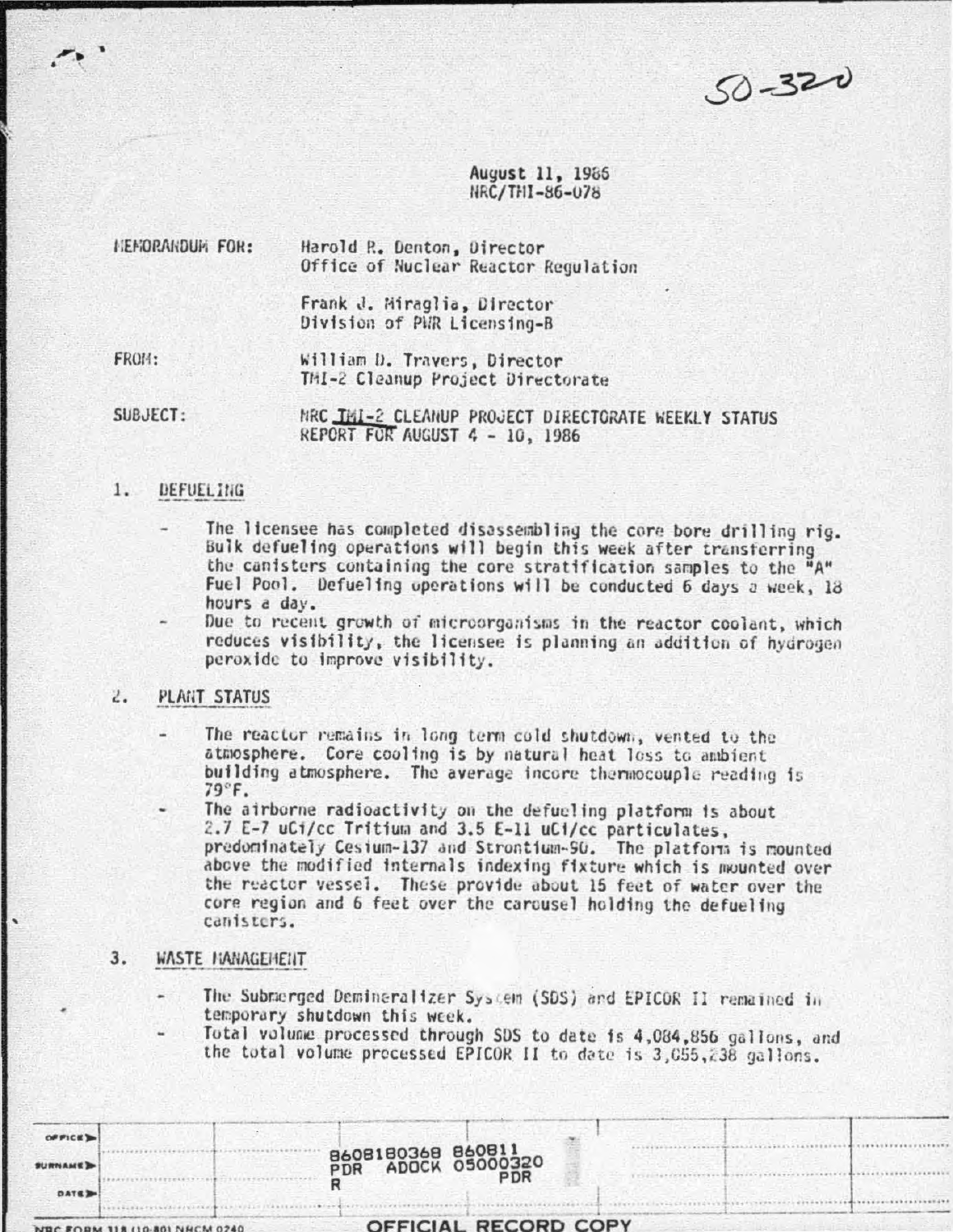# Harold R. Denton Frank J. Hiraglia

# August 11, 1986 NRC/TNI-86-078

### $4.$ ENVIRONMENTAL MONITORING

- US Environmental Protection Agency (EPA) sample analysis results show that THI site liquid effluents are in accordance with regulatory limits, NRC requirements, and The City of Lancaster Agreement.
- The Lancaster water sample taken at the water works river intake and analyzed by EPA consisted of a seven day composite sample taken  $July$  20 - 26, 1986. A gamme scan detected no activity that could be attributed to TAI-2.
- TMI water samples taken by EPA at the plant discharge (includes Units 1 and 2) to the river consisted of seven daily composite samples taken from July 19 - 26, 1986. A gamma scan detected no activity that could be attributed to THI-2.
- The EPA analysis of the NRC outdoor air sample for the period August 1 - 7, 1986 showed that concentrations of Cs-137 and I-131 were below the lower limit of quantitative detectability for the system.
- $5.$ AUXILIARY AND FUEL HANDLING BUILDING ACTIVITIES
	- Assembly of the desludging system continued.

### NRC EVALUATIONS IN PROGRESS  $6.$

- Technical Specification Change Request number 49, and 51.
- Recovery Operations Plan Change number 31 and 36.
- Solid Waste Facility Technical Evaluation Report.  $\overline{\phantom{a}}$
- Reactor Building Sump Criticality Safety Evaluation Report.
- Defueling Canister Technical Evaluation Report, Revision 2.
- Heavy Load Safety Evaluation Report, Revision 3.
- Defueling Safety Evaluation Report.  $\overline{\phantom{0}}$
- Dispusal of Processed Water Report.

#### $7.$ PUBLIC HEETING

The Advisory Panel for the Decontamination of Three Mile Island Unit 2 will meet on August 13, 1986 from 7:00 PM to 10:00 PM at the Lancaster Council Chambers, Public Safet, Building, 201 North Duke Street, Lancaster, PA. At the meeting the panel will receive a status report on the progress of defueling from GPU Nuclear and a briefing on the licensec's plans for disposal of the processed water generated from the accident.

Persons desiring to speak before the Advisory Panel are requested to contact Mr. Thomas Smithgall at 717-291-1042, or write him at 2122 Marietta Avenue, Lancaster, PA 17603.

> original signed by Curtis Cowgill for:

William D. Travers Director TMI-2 Cleanup Project Directorate

|  |  |  |  |  | OFFICE ) |
|--|--|--|--|--|----------|